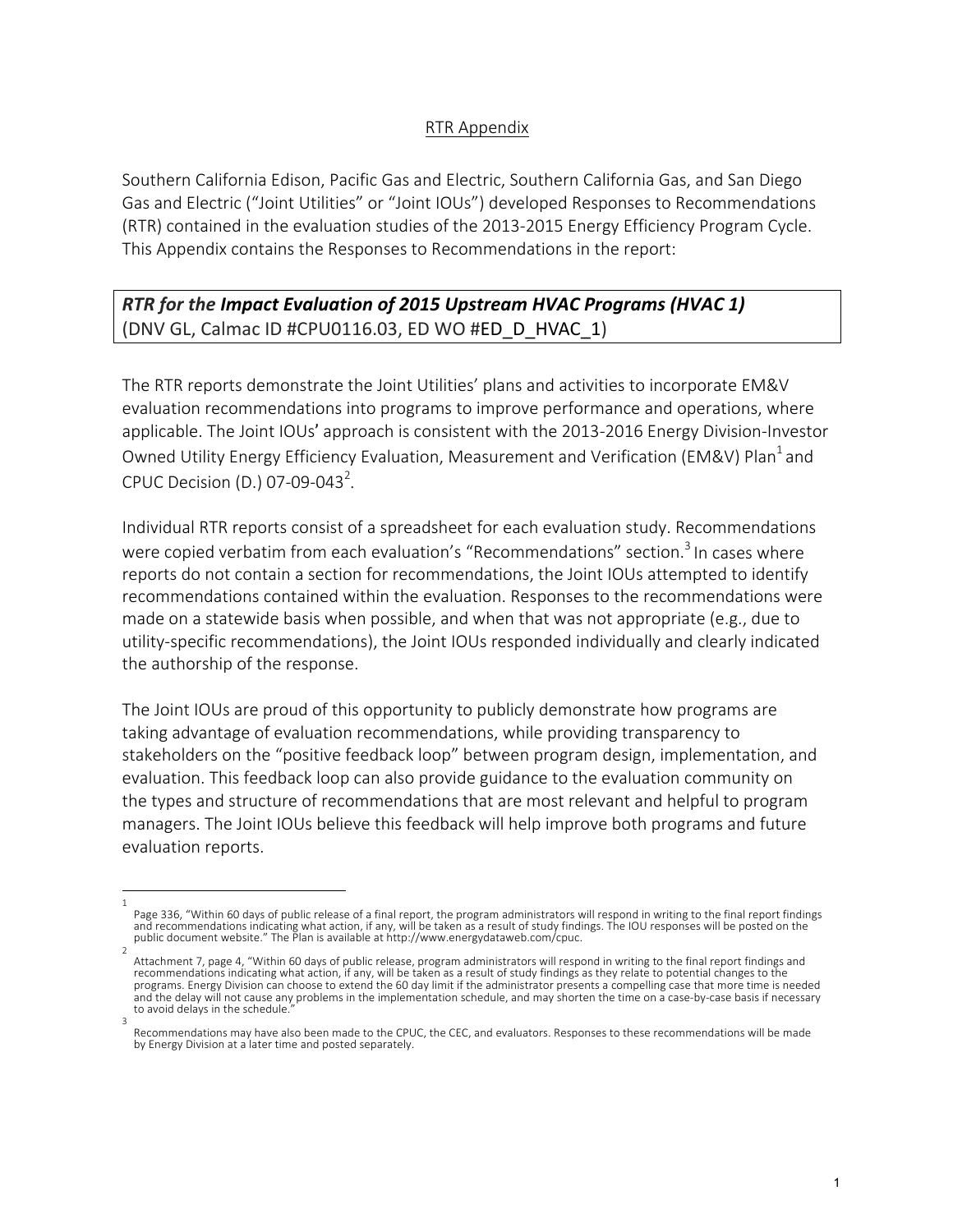## **Response to Recommendations (RTR) in Impact, Process, and Market Assessment Studies**

**Study Title:** Impact Evaluation of 2015 Upstream HVAC Programs (HVAC 1)

## **Disposition Notes**

**Program:**  HVAC Author: **DNV GL Calmac ID:** CPU0116.03 **ED WO:** ED D HVAC 1

Link to Report: http://www.calmac.org/publications/HVAC1\_2015\_ImpactReport\_Final.pdf

Examples: 

ecific program change, give reason for rejection, or indicate that it's under further review.

applicable timeframe, DEER efficiency tiers were deminimum IEER "or" minimum EER to fulfill either part load requirements. It is therefore possible that equiphigh IEER but low EER values was installed in some ent program requirements are for a minimum IEER mum EER.

ave aligned incentives in the 2017 Upstream program 2017 minimum efficiency requirements and savings. y, SCE is working with PG&E and Energy Solutions to equipment size category and each tier with manufaced performance curves that accurately represent each R and IEER. Jeff Hirsch has reviewed the "Workpaper ell as SCE). Mr. Hirsch has provided initial approval to how performance curves model control strategies. Presults show increases in savings. Energy Solutions will a new large commercial workpaper with savings capmodeling features (e.g. staging of compressors, multissors, variable speed fans and compressors).

am unitary HVAC program in question has had signifiof equipment in high efficiency tiers characterized by d and variable speed fans. DEER energy savings calculaever, are solely based on 2-speed fan performance. It is at the small EM&V study size is the reason why not - and variable-speed fan equipment was discovered as EM&V study.

rrently collecting performance maps from manufacturr to better model the energy savings being achieved by variable speed unitary HVAC equipment.

| Item#        | Page # | <b>Findings</b>                                                                                                                                                                                                                                                                                                                                                                                                                                                                                                                                                                                                                                                                                                                                                                                                                                                                                                                    | <b>Best Practice / Recommendations</b><br>(Verbatim from Final Report)                                                                                                                                                                                                                                                                                                     | Recommendation<br><b>Recipient</b>                         | <b>Disposition</b>                         |                                                                                                                                                                                                                                                                                      |
|--------------|--------|------------------------------------------------------------------------------------------------------------------------------------------------------------------------------------------------------------------------------------------------------------------------------------------------------------------------------------------------------------------------------------------------------------------------------------------------------------------------------------------------------------------------------------------------------------------------------------------------------------------------------------------------------------------------------------------------------------------------------------------------------------------------------------------------------------------------------------------------------------------------------------------------------------------------------------|----------------------------------------------------------------------------------------------------------------------------------------------------------------------------------------------------------------------------------------------------------------------------------------------------------------------------------------------------------------------------|------------------------------------------------------------|--------------------------------------------|--------------------------------------------------------------------------------------------------------------------------------------------------------------------------------------------------------------------------------------------------------------------------------------|
|              |        |                                                                                                                                                                                                                                                                                                                                                                                                                                                                                                                                                                                                                                                                                                                                                                                                                                                                                                                                    |                                                                                                                                                                                                                                                                                                                                                                            | If incorrect,<br>please indicate and<br>redirect in notes. | Choose:<br>Accepted, Rejected,<br>or Other | Describe sp                                                                                                                                                                                                                                                                          |
| $\mathbf{1}$ | 39     | <b>Upstream HVAC-Unitary Systems:</b><br>This impact evaluation of the 2015 Upstream HVAC<br>programs revealed lower than expected savings for<br>the smallest size units (under 4.5 ton) and good reali<br>zation rates for units 5.5-20 ton. The primary driver<br>of the realization rates was that, on average, the full-<br>load efficiencies of the installed equipment were<br>lower than claimed estimates assumed efficiency lev-<br>els in some cases. While not evaluated in 2015, we<br>did notice the measures with lower 2013-14 realiza-<br>tion rates also had decreased unit energy savings<br>claims in 2015. The evaluation team believes mini-<br>mum primary reason for the improvements was the<br>code update and updated version of DEER for 2015<br>while 2014 had to utilize different baselines within<br>the calendar year. For the smallest units where reali-<br>zation rates could improve further. | We recommend the IOUs and DEER team for the up-<br>dates made to the latest versions of DEER based on<br>performance data provided by the Upstream pro-<br>grams and PG&E in particular. The 2015 claims al-<br>ready showed some key improvements and the ex-<br>pectation is that going forward the measure effi-<br>ciency should not be a major source of uncertainty. | PG&E, SCE, SDG&E                                           | Accept                                     | During the<br>fined by a n<br>load or full<br>ment with <b>h</b><br>cases. Curre<br>"and" minir<br>The IOUs ha<br>with DEER 2<br>Additionally<br>model each<br>ture supplie<br>model's EEF<br>Plan" (as we<br>document h<br>liminary res<br>then write a<br>tured from<br>ple compre |
| $2^{\circ}$  | 39     | <b>Upstream HVAC-Unitary Systems:</b><br>The field-testing of 5.5-20 ton units showed that fan<br>performance and part-load performance curves were<br>similar to current DEER assumptions in most cases<br>and only one size class had a measured average fan<br>power index that was different than DEER. The char-<br>acterization of fan performance and part-load perfor-<br>mance data for smaller systems, under 5.5 ton, can<br>still benefit from additional data collection, as the<br>sample size for this evaluation was insufficient since<br>there are now multiple size categories below 5.5 ton.                                                                                                                                                                                                                                                                                                                   | For workpaper developers and evaluators: Review<br>new data collected by this study, especially for 5.5-<br>11.5 ton units where a change was made to the<br>workpaper fan power index assumption. Collect addi-<br>tional data on fan performance, W/CFM to character-<br>ize the program population.                                                                     | PG&E, SCE, SDG&E                                           | Accept                                     | The upstrea<br>cant uptake<br>multi-speed<br>tions, howe<br>possible tha<br>more multi-<br>part of the<br>PG&E is cur<br>ers in order<br>multi- and v                                                                                                                                |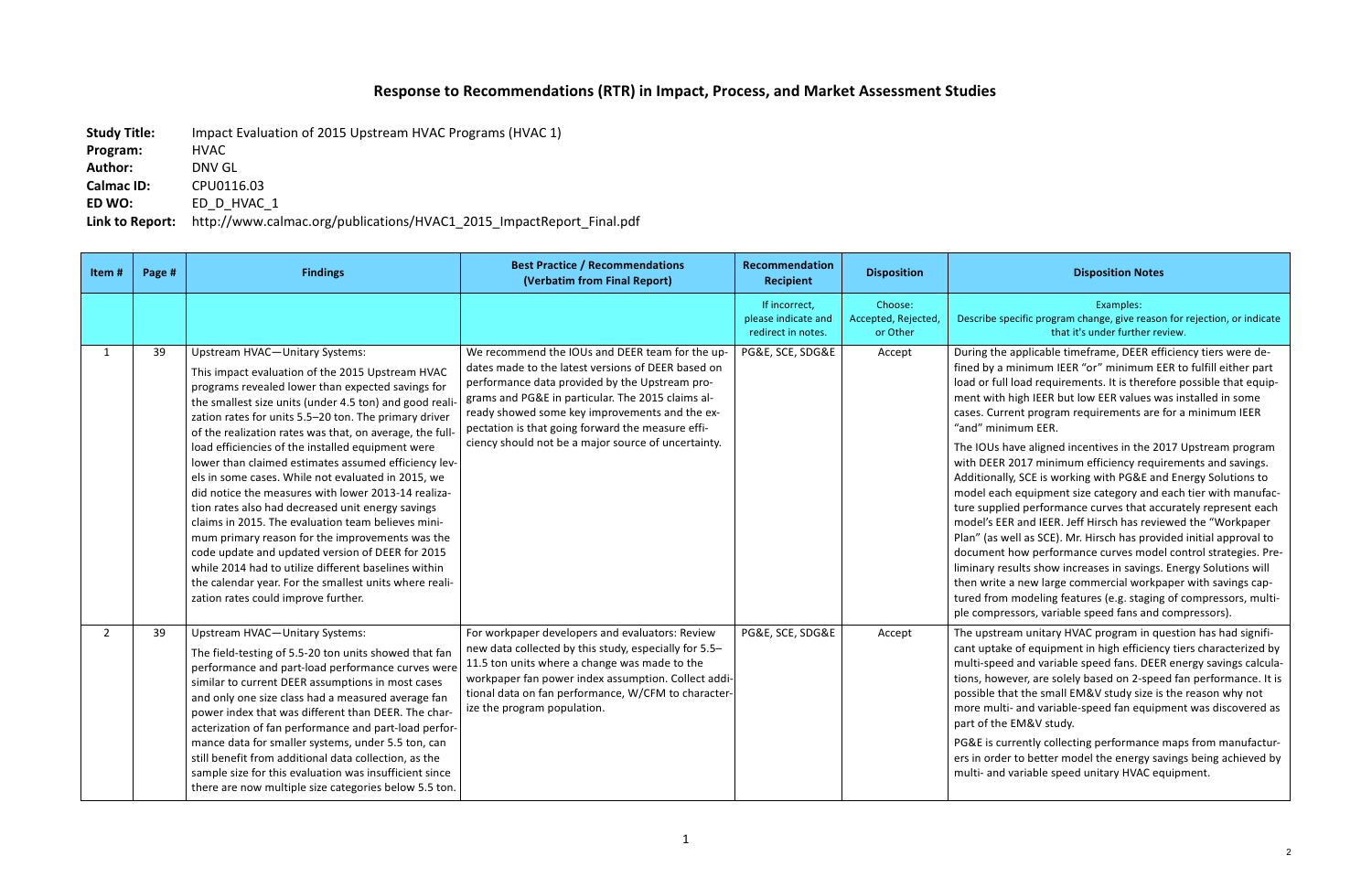mendation can be explored further in future programs tunities. REA of economizers does not make sense in all nes because with current RUL rules the TRC is not cost Ve would need to consider the cost effectiveness of nomizer as a measure for units under 5.4 tons. We d to collect more information from manufacturers on osts and potential program influence to affect econofor this size category. Although IOUs will not design Upstream program, it is anticipated that the PA will practices.

uality Maintenance (QM) programs currently offered e economizers are properly functioning. The QM proalready identified economizer repair as a priority. This ressed by economizer classes offered by the IOU trainns as well as mentoring programs offered by the imple-

ted entity, IOUs are required to be good stewards of er's dollars. Incentive changes and equipment eligibilly dependent on Impact Evaluation recommendations te direction through DEER. If a measure is not cost efprogram must either decrease incentives to slow upmarket or sunset the measure altogether. The IOUs' mit changes to the program and inform distributors of itations, including implementing a reservation and insystem for the different technology categories in the ith regular communication of updates.

OUs will not design the SW PA Upstream program, it is that the PA will adopt best practices.

ters and Administrators are developing additional mar-Is to assist distributors. Currently the IOU WE&T teams vely working on developing and organizing an educaig showcase event that focuses on identifying and sellue proposition of EE for commercial HVAC.

OUs will not design the SW PA Upstream program, it is that the PA will adopt these best practices.

goal is to limit changes to the program and inform disf budget limitations, including implementing a reserva-

| $\mathbf{3}$ | 39 | <b>Upstream HVAC-Unitary Systems:</b><br>The smallest unitary system, less than 4.5 tons, are<br>not required by Title 24 to have economizers. How-<br>ever, many of the units incentivized by the program<br>in this size category were found to be equipped with<br>economizers. Although the evaluation team has not<br>yet established any influence, is probable that the<br>program has influenced the economizer inclusion for<br>a portion of units in this size category. Seeing this sit-<br>uation as a potential savings opportunity, we recom-<br>mend the following. | For program managers and designers: Create a meas-<br>ure to capture economizers added to units that do<br>not require them (less than 4.5 ton). For this study is<br>was unknown to what degree economizer additions<br>were influenced by the program. If the program is<br>determined to be strong influence, there would be<br>substantial savings to be claimed.                                                                                                                                                                                                                                                                                        | PG&E, SCE, SDG&E | Accept | This recom<br>and opport<br>climate zor<br>effective. V<br>adding eco<br>would need<br>measure co<br>mizer sales<br>the SW PA<br>adopt best                                       |
|--------------|----|------------------------------------------------------------------------------------------------------------------------------------------------------------------------------------------------------------------------------------------------------------------------------------------------------------------------------------------------------------------------------------------------------------------------------------------------------------------------------------------------------------------------------------------------------------------------------------|--------------------------------------------------------------------------------------------------------------------------------------------------------------------------------------------------------------------------------------------------------------------------------------------------------------------------------------------------------------------------------------------------------------------------------------------------------------------------------------------------------------------------------------------------------------------------------------------------------------------------------------------------------------|------------------|--------|-----------------------------------------------------------------------------------------------------------------------------------------------------------------------------------|
| 4            | 40 | <b>Upstream HVAC-Unitary Systems:</b><br>The evaluation team found that a considerable sav-<br>ings potential is not being realized because many of<br>economizers for unitary systems being installed<br>through the program are not functioning properly.<br>Our testing occurred within two years of installation,<br>but just over one-quarter of the economizers were<br>found to not be working. Some tests uncovered er-<br>rors such as improperly wired sensors that indicate<br>that the economizer was not installed correctly and<br>has never functioned as designed. | For program managers and designers: Although this<br>recommendation does not fit within the Upstream<br>Program, the non-functioning economizers found by<br>this evaluation represent an excellent savings oppor-<br>tunity. We recommend a separate initiative to assure<br>proper economizer function through contractor train-<br>ing and incentives. The program would obtain<br>video/photographic evidence or some other proof<br>that the economizer is fully functional before dispers-<br>ing an incentive payment. This would be separate<br>from the Upstream program and proposed post-in-<br>stallation and not as a code compliance activity. | PG&E, SCE, SDG&E | Accept | The IOU Qu<br>help ensure<br>grams have<br>is also addr<br>ing prograr<br>menters.                                                                                                |
| 5            | 40 | Upstream HVAC-All Programs:<br>We found that the program did not have a major ef-<br>fect on distributors' behavior, leading only 35 percent<br>of distributors to change their patterns for stocking<br>equipment. During their interviews, several distribu-<br>tors mentioned a lack of clarity on incentive timing<br>which impeded their ability to stock and sell the<br>units. Another distributor commented that if he can<br>count on an incentive's availability he will stock the<br>high-efficiency equipment.                                                         | For program managers and designers: Reducing un-<br>certainty regarding how long the incentives will re-<br>main in place at a given level would likely increase<br>the trust which distributors have in the program,<br>and, in turn, increase their willingness to change<br>their stocking practices. Program practices which<br>would increase participant certainty about how long<br>the incentives will remain in place would include in-<br>forming the distributors when the program is going<br>to run out of money ahead of time, and honoring in-<br>centives for HVAC purchases that are already regis-<br>tered in the system.                 | PG&E, SCE, SDG&E | Accept | As a regula<br>the ratepay<br>ity is wholly<br>and Ex-Ant<br>fective, the<br>take in the<br>goal is to li<br>budget limi<br>centive cap<br>program w<br>Although I<br>anticipated |
| 6            | 40 | Upstream HVAC-All Programs:<br>Marketing tools for distributors could be improved:<br>During our interviews, multiple distributors asked for<br>additional sales tools and marketing materials to help<br>them sell high efficiency units. We believe that dis-<br>tributors would make good use of CPUC- and IOU-<br>hosted training and online savings calculators.                                                                                                                                                                                                              | For program managers and designers: Provide dis-<br>tributor program training and online savings estima-<br>tors that are focused on helping convert lost sales of<br>high-efficiency equipment.                                                                                                                                                                                                                                                                                                                                                                                                                                                             | PG&E, SCE, SDG&E | Accept | Implement<br>keting tools<br>are collecti<br>tion/trainir<br>ing the valu<br>Although I<br>anticipated                                                                            |
| $7^{\circ}$  | 41 | Upstream HVAC-All Programs:<br>Many distributors sought better communications on<br>program changes in general, in addition to their more                                                                                                                                                                                                                                                                                                                                                                                                                                          | For program managers and designers: Communicate<br>program changes more clearly to distributors with as<br>much advance warning as possible. Since pass-                                                                                                                                                                                                                                                                                                                                                                                                                                                                                                     | PG&E, SCE, SDG&E | Accept | The IOUs' g<br>tributors of                                                                                                                                                       |